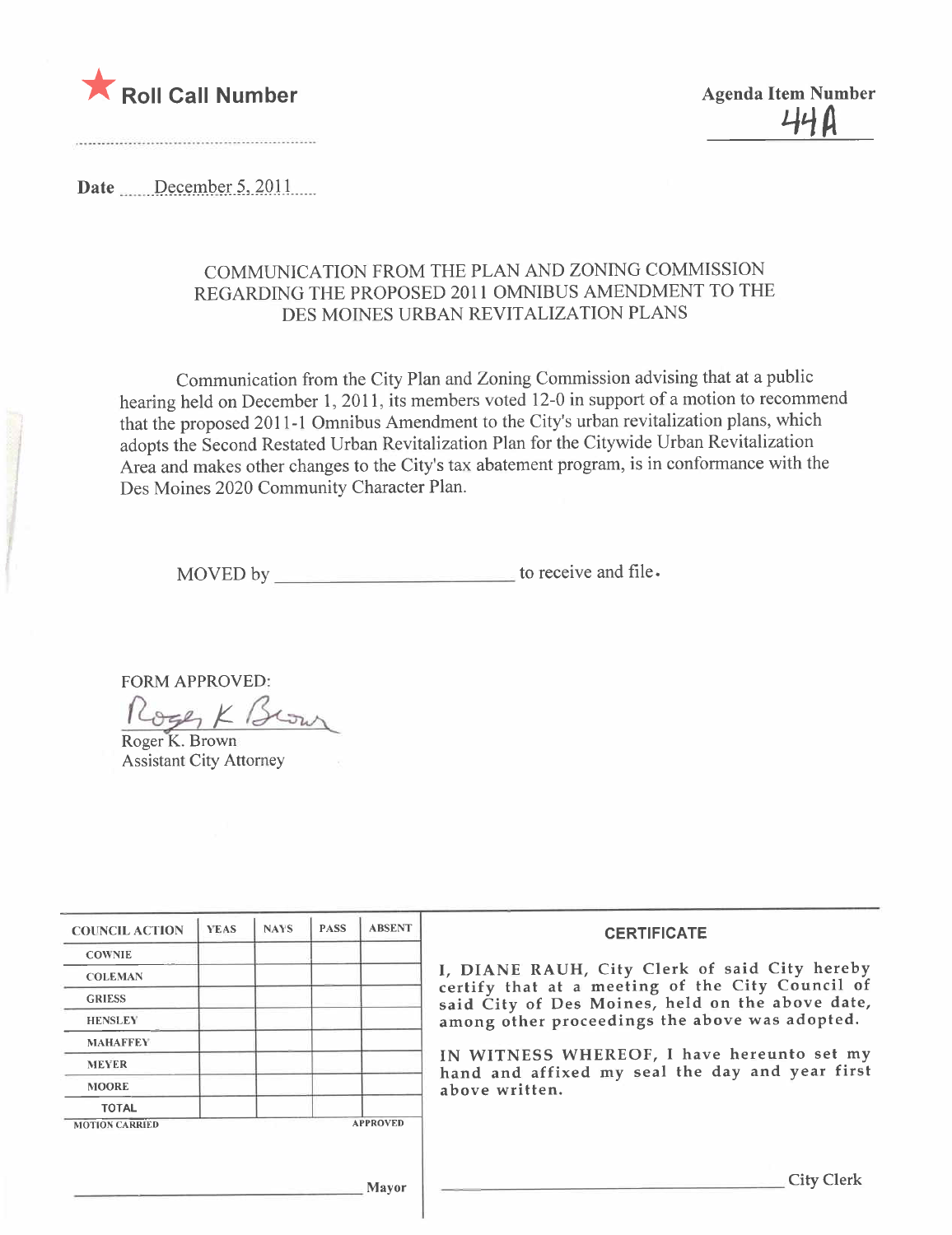Dete.

December 2, 2011

| Agenda Item | 44A |
|-------------|-----|
|             |     |

Roll Call #

Honorable Mayor and City Council City of Des Moines, Iowa

Members:

Communication from the City Plan and Zoning Commission advising that at their meeting held December 1, 2011, the following action was taken:

## COMMISSION RECOMMENDATION:

After public hearing, the members voted 12-0 as follows:

| <b>Commission Action: Yes</b> |   | <b>Nays</b> | Pass | <b>Absent</b> |
|-------------------------------|---|-------------|------|---------------|
| <b>JoAnne Corigliano</b>      | X |             |      |               |
| <b>Shirley Daniels</b>        | X |             |      |               |
| <b>Jacqueline Easley</b>      | X |             |      |               |
| <b>Tim Fitzgerald</b>         | Χ |             |      |               |
| Dann Flaherty                 | X |             |      |               |
| John "Jack" Hilmes            | X |             |      |               |
| <b>Joel Huston</b>            | X |             |      |               |
| <b>Ted Irvine</b>             | Χ |             |      |               |
| <b>Greg Jones</b>             | Χ |             |      |               |
| <b>William Page</b>           | X |             |      |               |
| <b>Christine Pardee</b>       | X |             |      |               |
| <b>Mike Simonson</b>          | X |             |      |               |
| <b>Kent Sovern</b>            |   |             |      | X             |
| <b>CJ Stephens</b>            |   |             |      | Х             |

APPROVAL of the proposed 2011-1 Omnibus Amendment to the Citywide Urban Revitalization Plans, in conformance with the Des Moines' 2020 Community Character Plan.

# STAFF RECOMMENDATION TO THE P&Z COMMISSION

Staff recommends that the Commission find the proposed amendments to the Citywide Urban Revitalization Plans in conformance with the Des Moines' 2020 Community Character Plan.

# STAFF REPORT

# i. GENERAL INFORMATION

On July 28, 2011 the City Council extended the Citywide tax abatement program through December 31,2011 allowing a full year for completion of improvements commenced in 2011. The Council initiated the following to be revised with the Citywide Urban Renewal Plan:

. Extend the Tax Abatement Program for an additional four years until December 31, 2015, with an additional year for the completion of improvements commenced by December 31,2015.



ARMORY BUILDING 602 ROBERT D. RAY DRIVE DES MOINES, IOWA 50309-1881 (515) 283-4182

> ALL-AMERICA CITY 1949, 1976, 1981 2003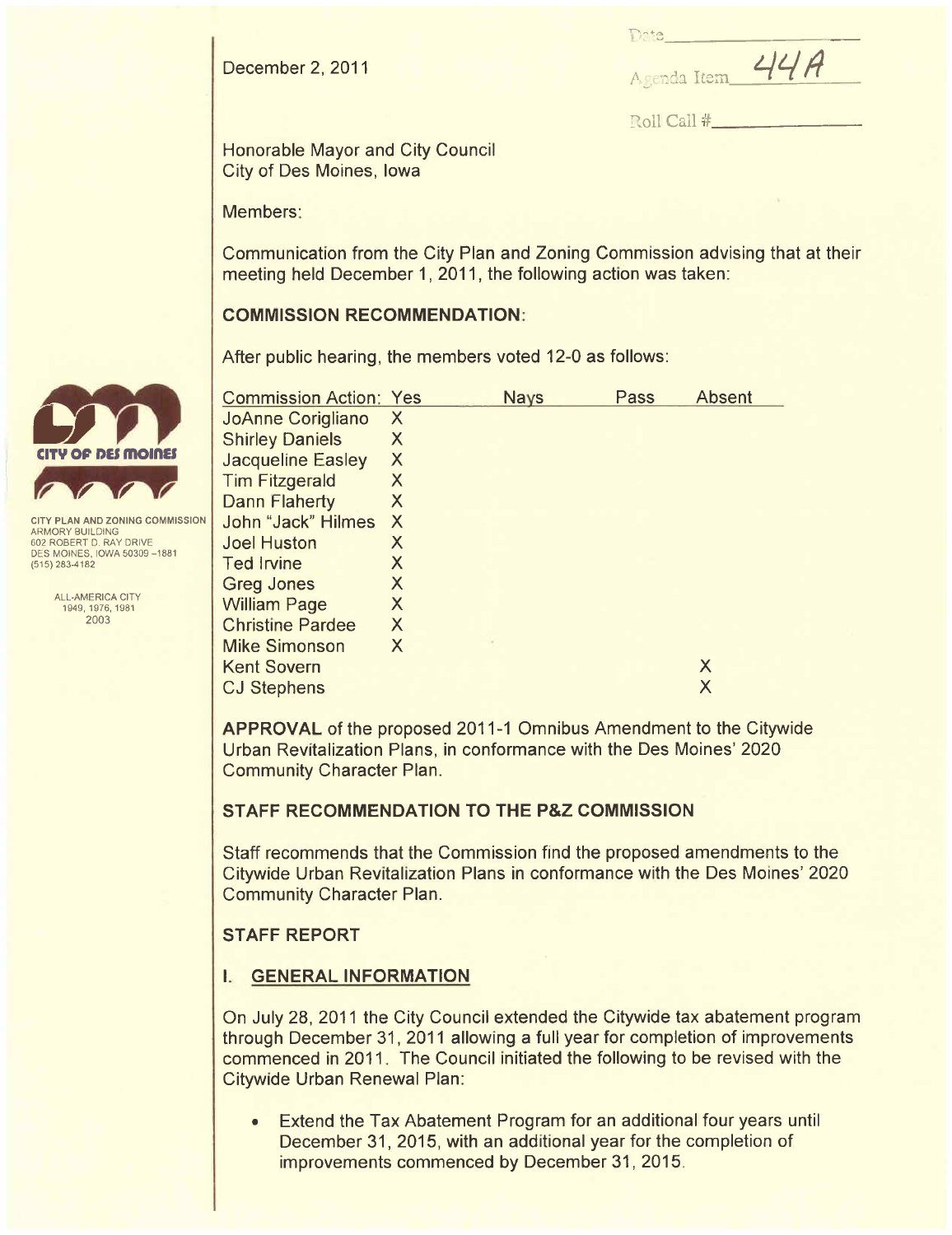- . Expand the City-wide Urban Revitalization Area to encompass the entire City of Des Moines as it now exists and as hereafter expanded by future annexations.
- . Terminate the separate urban revitalization plans created for the areas originally outside the City-wide Urban Revitalization Area.
- . Add the downtown area back into the Targeted Residential Development Area wherein the taxable value added by qualifying improvements to residential and commercial multifamily property can receive a 10-year/100% exemption from taxation, reversing the action taken under the 2008-1 Omnibus Amendment which removed the downtown area from the Targeted Residential Development Area.
- . Change the eligibility requirements to receive tax abatement for improvements to property assessed as commercial or industrial property for tax purposes.

Staff will present the recommended eligibility requirements for commercial and industrial property at the December 1<sup>st</sup> meeting.

#### II. DES MOINES' 2020 COMMUNITY CHARACTER PLAN

Staff believes the amendment is in conformance with the goals of the Des Moines' 2020 Community Character Plan. The intent for eligibility for use of tax abatement to be for projects that is in conformance with the Zoning, Site Plan, and the Subdivision Ordinances as well as the Comprehensive Plan.

#### SUMMARY OF DISCUSSION

There was no discussion

#### CHAIRPERSON OPENED THE PUBLIC HEARING

There was no one in the audience to speak in favor or in opposition of the applicant's request.

#### COMMISSION ACTION

Ted Irvine moved staff recommendation to find the proposed amendments to the Citywide Urban Revitalization Plans in conformance with the Des Moines' 2020 Community Character Plan.

Motion passed 12-0

Respectfully submitted,

Michael Ludwig, AICP Planning Administrator

MGL:clw

cc: File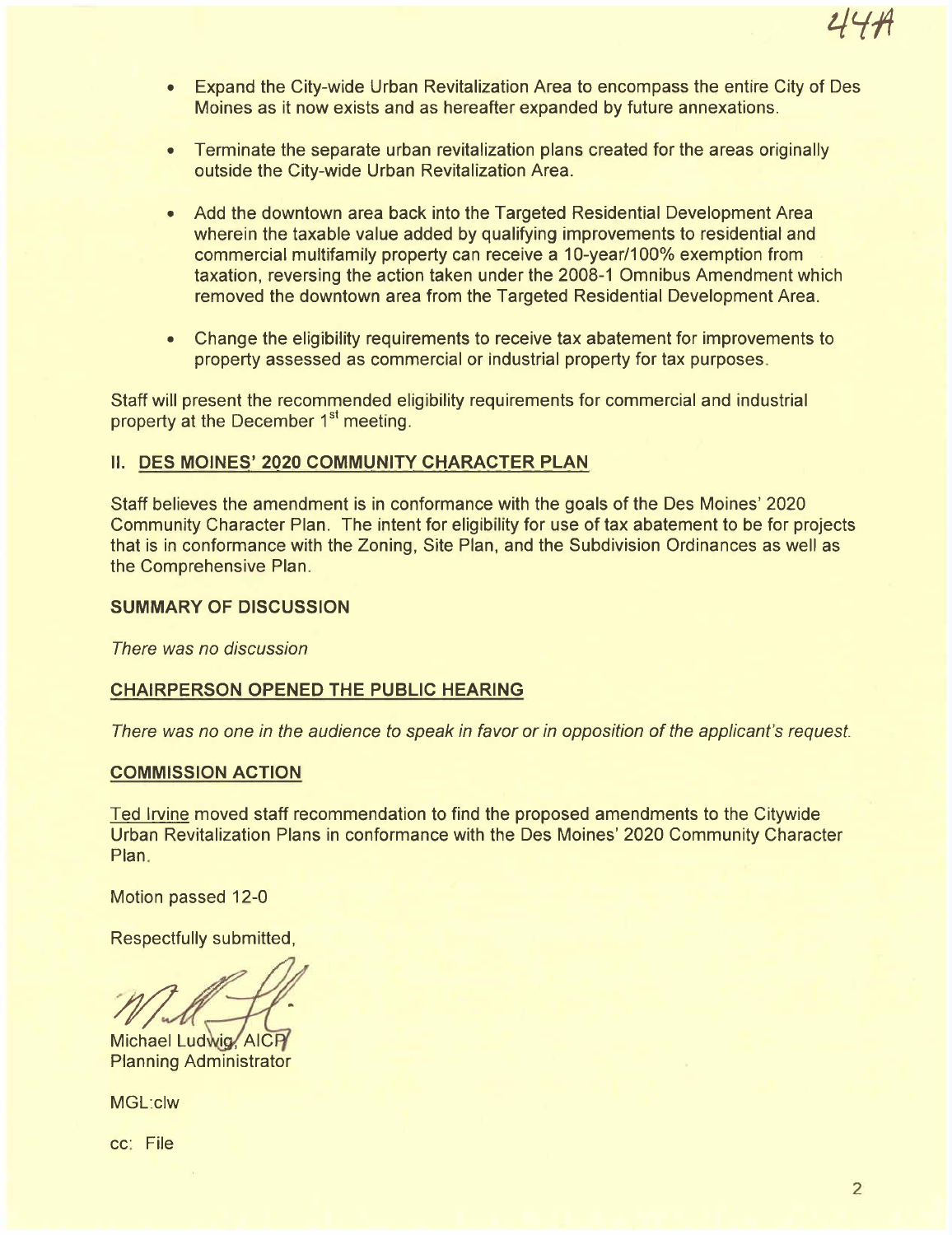SECOND RESTATED URBAN REVITALIZATION PLAN for the Citywide Urban Revitalization Area City of Des Moines, Iowa

Adopted: December \_, 2011, by Roll Call No. 11-

 $\mathcal{S}_{\mathcal{O}}$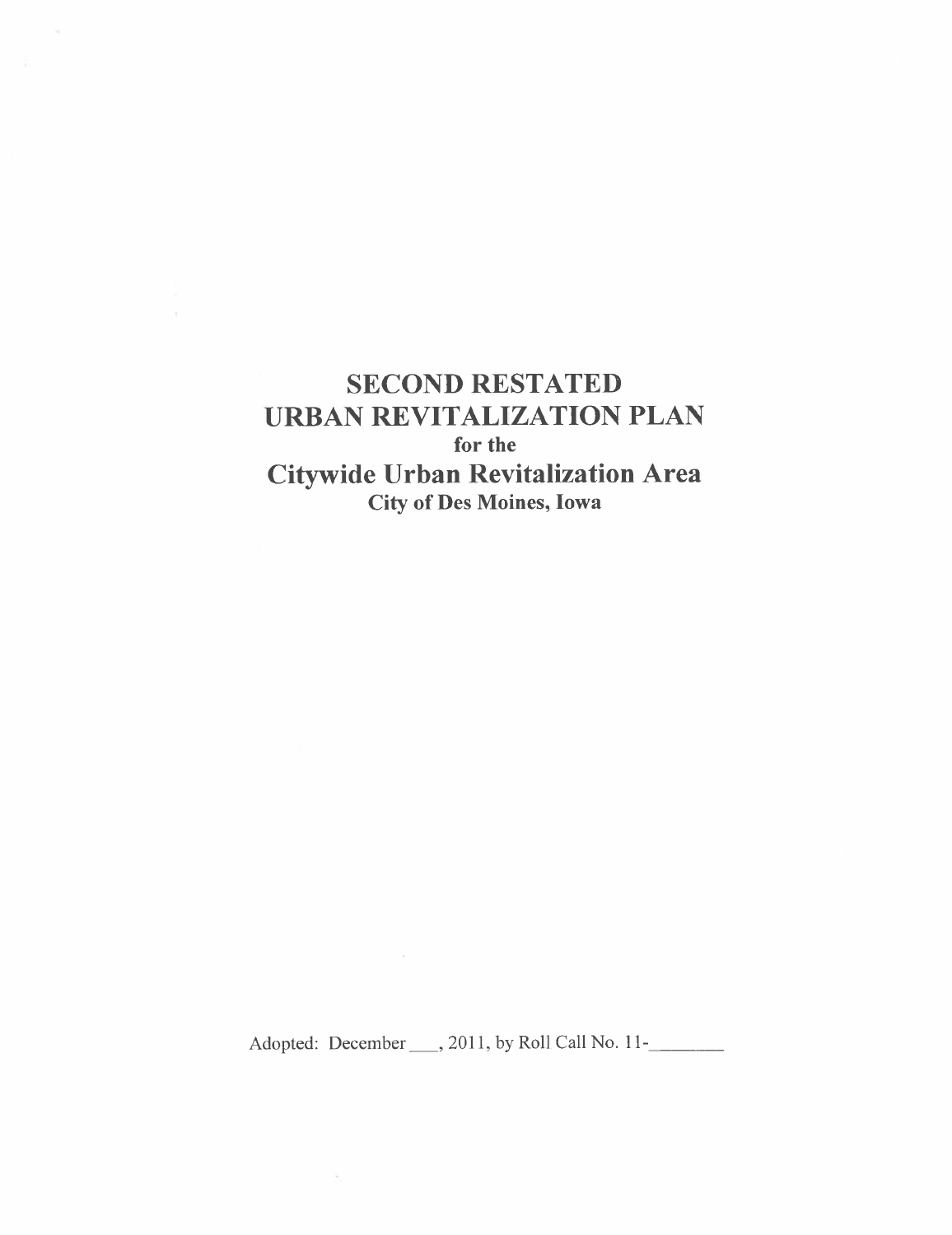# TABLE OF CONTENTS

|           | OVERVIEW OF URBAN REVITALIZATION                                                                                      | 4        |
|-----------|-----------------------------------------------------------------------------------------------------------------------|----------|
|           | BACKGROUND OF URBAN REVITALIZATION IN DES MOINES                                                                      | 5        |
| А.        | PREVIOUSLY DESIGNATED URBAN REVITALIZATION AREAS                                                                      | 5        |
| <b>B.</b> | RESIDENTIAL TAX ABATEMENT                                                                                             | $8\,$    |
| C.        | COMMERCIAL AND INDUSTRIAL TAX ABATEMENT                                                                               | 9<br>10  |
| D.        | <b>SUMMARY</b>                                                                                                        |          |
|           | THE PLAN COMPONENTS                                                                                                   | 11       |
| A.        | <b>LEGAL DESCRIPTION</b>                                                                                              | 11       |
| <b>B.</b> | ASSESSED VALUATIONS AND OWNER IDENTIFICATION                                                                          | 11       |
| C.        | <b>EXISTING ZONING</b>                                                                                                | 11       |
| D.        | <b>EXISTING LAND USE</b>                                                                                              | 11       |
| Ε.        | PROPOSED LAND USE                                                                                                     | 11       |
| F.        | PROPOSED CAPITAL IMPROVEMENTS AND EXPANDED CITY SERVICES                                                              | 12       |
| G.        | <b>APPLICABILITY OF PLAN</b>                                                                                          | 12       |
|           | Definitions<br>$1_{-}$                                                                                                | 12       |
|           | 2. Residential Property Consisting Of A One Or Two-Family Dwelling                                                    | 13       |
|           | 3. Residential And Commercial Property Consisting Of Three Or More Dwellings                                          | 13       |
|           | 4. Property Assessed As Commercial Or Industrial                                                                      | 13<br>14 |
|           | A. Commercial And Industrial Zoned Districts                                                                          | 14       |
|           | B. (reserved)                                                                                                         | 14       |
| Η.        | <b>QUALIFICATION FOR ELIGIBILITY</b>                                                                                  | 16       |
| L         | TAX EXEMPTION SCHEDULE                                                                                                | 16       |
|           | Residential Rehabilitation Abatement Schedule<br>$1_{-}$                                                              | 16       |
|           | Ten-Year Declining Abatement Schedule<br>2.                                                                           | 16       |
|           | Three-Year 100% Abatement Schedule<br>3.<br>Residential Five-Year 100% Abatement Schedule                             | 16       |
|           | 4.                                                                                                                    | 16       |
|           | Targeted Residential Ten-Year 100% Abatement Schedule<br>5.<br>Alternate Residential Ten-Year 100% Abatement Schedule | 17       |
|           | 6.                                                                                                                    | 17       |
| J.        | APPLICATION REQUIREMENTS<br>PRIOR APPROVAL                                                                            | 18       |
| K.        | RELOCATION PROVISIONS                                                                                                 | 18       |
| L.        | Benefits                                                                                                              | 18       |
|           | 1.<br>2. Eligibility                                                                                                  | 18       |
|           | 3. Actual Reasonable Moving And Related Expenses                                                                      | 18       |
|           | 4. Least Costly Approach                                                                                              | 18       |
| M.        | <b>DURATION OF PLAN/TERMINATION</b>                                                                                   | 18       |
|           | 1. Second Restated Plan                                                                                               | 18       |
|           | 2. Restated Plan                                                                                                      | 19       |
|           | 3. Other Previously Designated Urban Revitalization Areas                                                             | 19       |
| N.        | OTHER ASSISTANCE PROGRAMS                                                                                             | 20       |
|           | 1. City Programs                                                                                                      | 20       |
|           | 2. Polk County Programs                                                                                               | 21       |
|           |                                                                                                                       |          |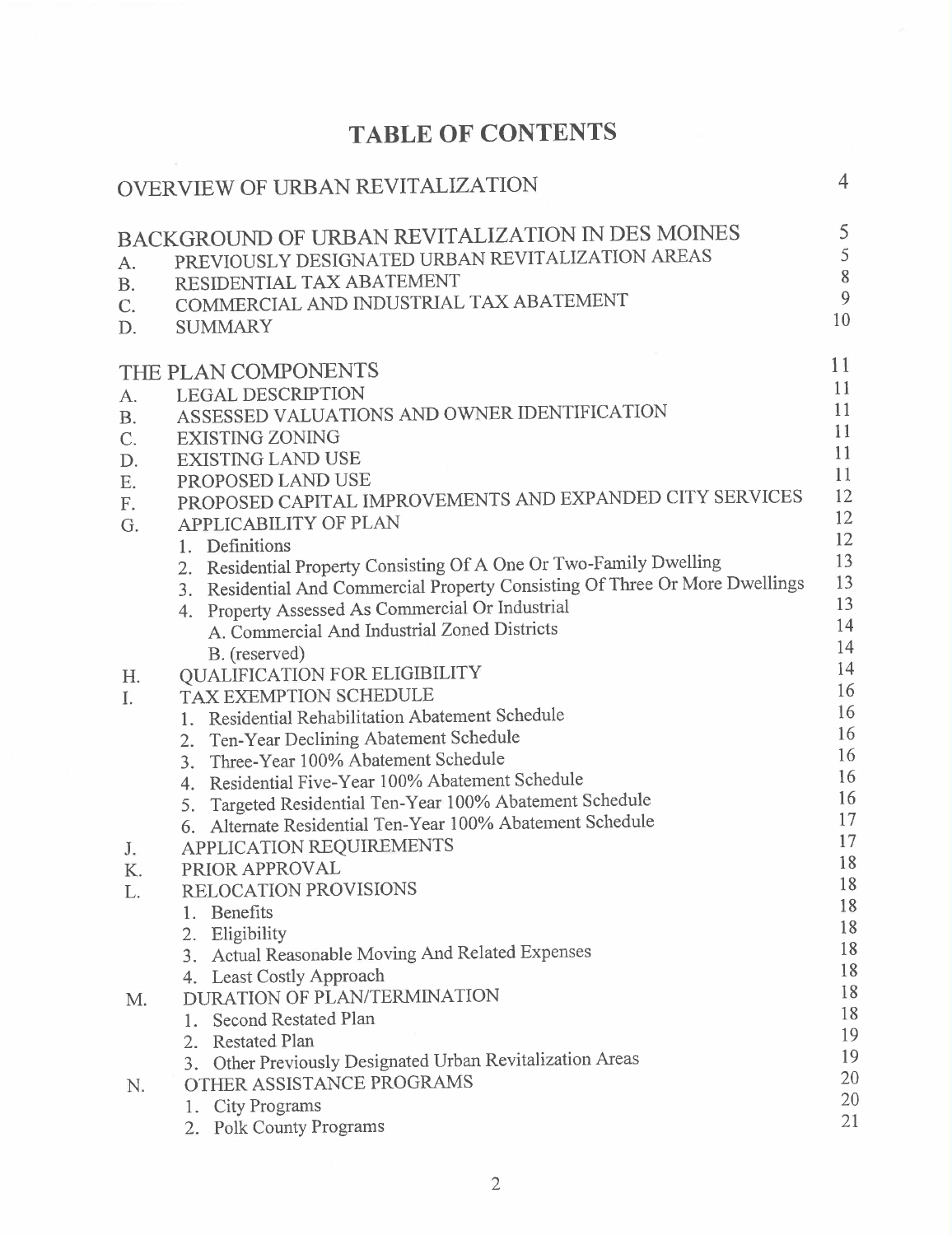| 3. Iowa Programs                                               |    |
|----------------------------------------------------------------|----|
| 4. Neighborhood Finance Corporation Programs                   | 22 |
| 5. Corporation for Economic Development in Des Moines Programs | 22 |

# Attachments:

| Map <sub>1</sub> | Official Zoning Map and Boundaries of the City-wide Urban          |  |  |  |
|------------------|--------------------------------------------------------------------|--|--|--|
|                  | <b>Revitalization Area</b>                                         |  |  |  |
| Map $2$          | <b>Existing Land Use Map</b>                                       |  |  |  |
| $Map_3$          | Des Moines 2020 Community Character Land Use Plan                  |  |  |  |
| Map $4$          | Downtown Overlay District                                          |  |  |  |
| Map 5            | Court Avenue Historic Area                                         |  |  |  |
| Map $6$          | Historic Fort Des Moines Area                                      |  |  |  |
| Map $7$          | Eastern Gateway District Area 1                                    |  |  |  |
| Map 8            | Targeted Residential Development Area                              |  |  |  |
| Appendix A       | Design Standards                                                   |  |  |  |
| $A-1$            | <b>Commercial Construction and Sustainability Design Standards</b> |  |  |  |
| $A-2$            | Court Avenue Design Standards                                      |  |  |  |
| $A-3$            | Eastern Gateway District Area 1 Design Standards                   |  |  |  |
| Appendix B       | Historic Fort Des Moines II Archaeological Requirements            |  |  |  |

Appendix C Assessed Valuation and Owner Identification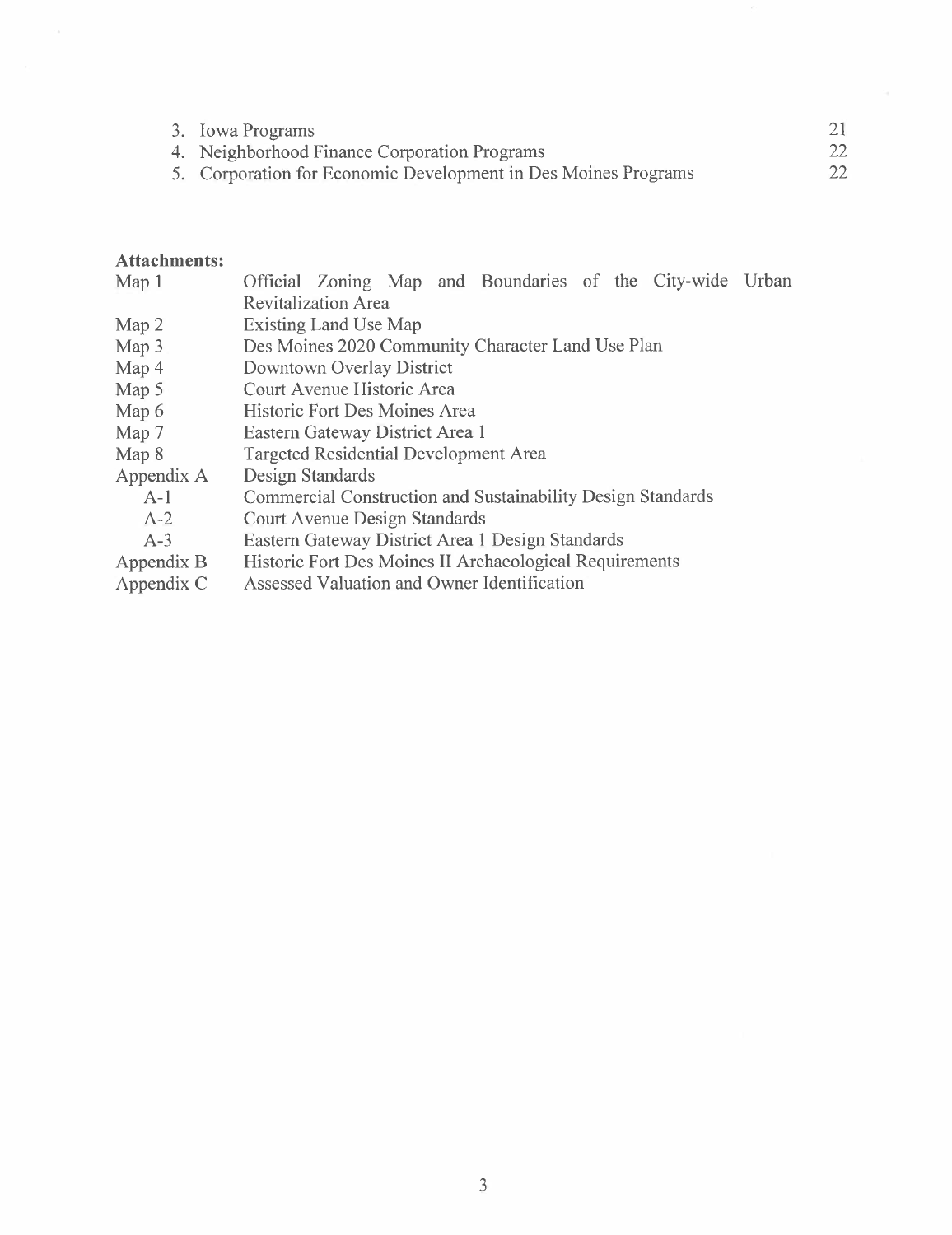## OVERVIEW OF URAN REVITALIZATION

In 1979, the Iowa legislatue enacted the Urban Revitalization Act giving Iowa cities the authority to designate an area or areas of the city as "urban revitalization areas". Under the Act, qualified real estate within the designated urban revitalization area may be eligible to receive a total or parial exemption from property taxes on improvements for a specified number of years. The primary intent of this Act is to provide communities with a long-term increase or stabilization in their tax base by encouraging rehabilitation or new construction which might not otherwise have occurred.

The portion of the Act codified at Section 404.1 of the Iowa Code provides that the City Council may, by ordinance, designate an area of the city as a revitalization area, if that area is any of the following:

- 1. An area in which there is a predominance of buildings or improvements, whether residential or nonresidential, which by reason of dilapidation, deterioration, obsolescence, inadequate provision for ventilation, light, air, sanitation, or open spaces, high density of population and overcrowding, the existence of conditions which endanger life or property by fire and other causes or a combination of such factors, is conducive to il health, transmission of disease, infant mortality, juvenile delinquency or crime, and which is detrimental to the public health, safety, or welfare.
- 2. An area which by reason of the presence of a substantial number of deteriorated or deteriorating structures, predominance of defective or inadequate street layout, incompatible land use relationships, faulty lot layout in relation to size, adequacy, accessibility or usefulness, unsanitary or unsafe conditions, deterioration of site or other improvements, diversity of ownership, tax or special assessment delinquency exceeding the actual value of land, defective or unusual conditions of title, or the existence of conditions which endanger life or property by fire and other causes, or a combination of such factors, substantially impairs or arrests the sound growth of a municipality, retards the provision of housing accommodations or constitutes an economic or social liability and is a menace to the public health, safety, or welfare in its present condition and use.
- 3. An area in which there is a predominance of buildings or improvements which by reason of age, history, architecture or significance should be preserved or restored to productive use.
- 4. An area which is appropriate as an economic development area as defined in Section 403.17.
- 5. An area designated as appropriate for pubIic improvements related to housing and residential development, or constructions of housing and residential development, including single or multifamily housing.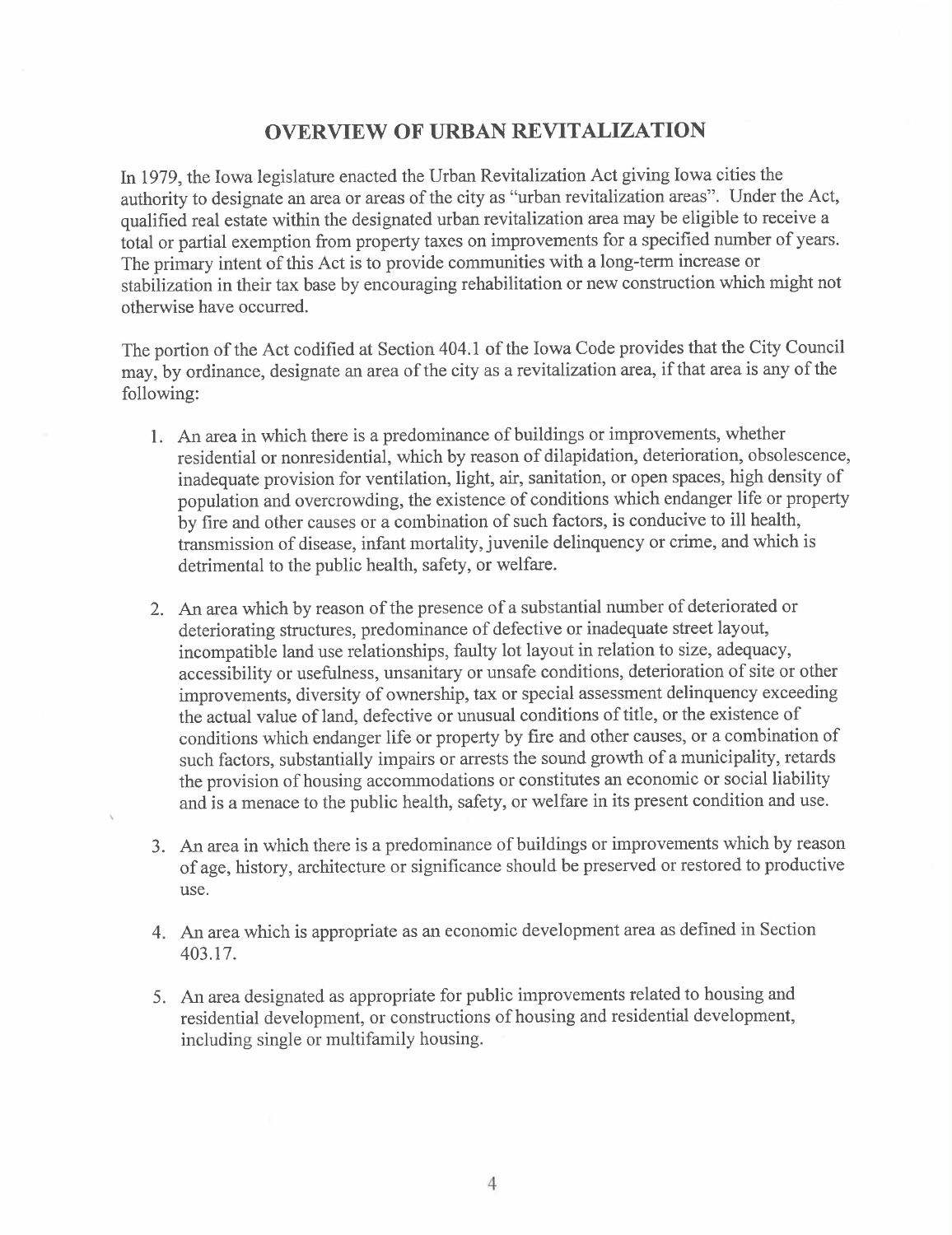# Background of Urban Revitalization in Des Moines

## A. PREVIOUSLY DESIGNATED URBAN REVITALIZATION AREAS

Between 1979 and 1987 the City of Des Moines designated 31 separate urban revitalization areas in conformance with Chapter 404 of the Code of Iowa. The City developed specific urban revitalization plans for 28 of these designated areas which defined the types of uses and improvements eligible for tax abatement in each area.

In 1987 the City consolidated the separate urban revitalization areas into a comprehensive unified urban revitalization area.

By Resolution and Roll Call No. 87-2630, adopted June 15, 1987 and, as amended by Roll Call No. 87-3961, adopted September 21, 1987, the City Council made a finding that the entire area within the corporate boundaries of the City of Des Moines as established on July 7, 1987, quaIified for designation as an urban revitalization area under the slum and blight criteria in paragraphs (1) and (2) of Iowa Code  $§404.1$ . The finding was made in substantial part in reliance upon the following circumstances which then existed:

Housing Conditions:

- . Approximately 29% of the City blocks containing housing had a majority of that housing in less than excellent condition and 11% of the total blocks had 20% or more of the housing in a dilapidated or deteriorated state.
- . Fifty eight (58) abandoned properties were demolished by City code enforcement action in the prior fiscal year (FY 1986/87), sixty four (64) properties were scheduled for demolition in the current fiscal year (FY 1987/88), 74 additional properties were identified as requiring demolition, and the Office of Housing Safety was tracking 1,513 properties representing 2,313 former rental dwelling units which were vacant or inactive.
- . There had been a 300% increase in tax delinquent properties between 1980 and 1986.
- . Between 1978 and 1985 the number of building permits for new single-family units had dropped from 336 to 92, and the number of building permits for two-family units had dropped from 105 to 11, and the number of building permits for multiple-family units had dropped from 24 permits for a total of 433 dwelling units, to 8 permits for a total of 111 dwelling units.
- . The 1980 Census of Population and Housing shows that 36.7% of the housing stock in the City of Des Moines was built prior to 1940, and only 7.5% of the housing stock was constructed after 1980.
- Compared to the surrounding suburbs, the City of Des Moines had a greater proportion of its housing stock occupied by low income persons, tenants, and persons 65years old or older.
- . The 1980 median housing values in the City of Des Moines were 48% to 63% of those in the surrounding suburbs.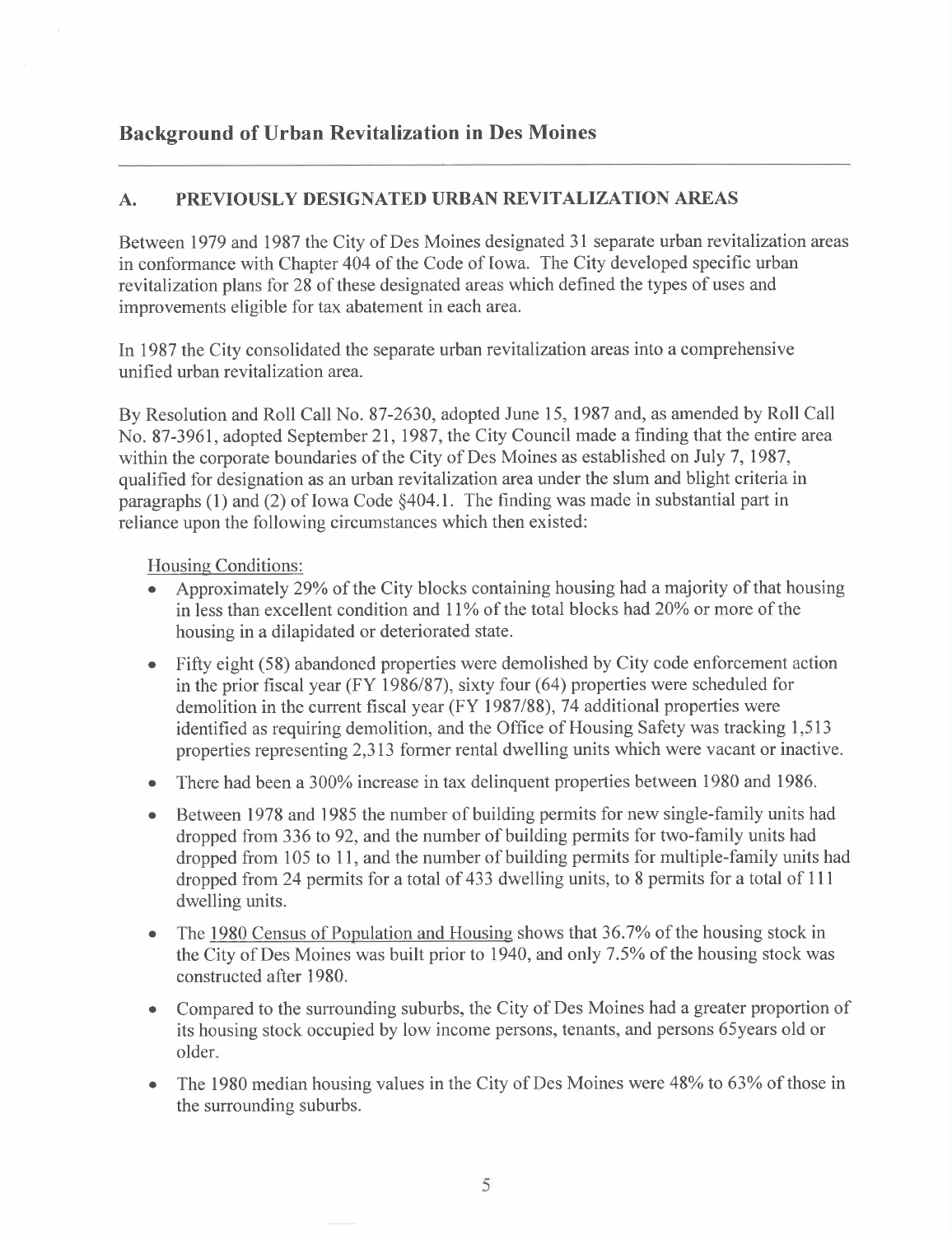- $\bullet$  In 1985, the average cost of a new house in the City of Des Moines was 72.6% of the average cost of a new house in the surrounding suburbs.
- . The foregoing conditions served to substantially impair and arrest the sound growth of the City of Des Moines.

Industrial Conditions:

- . Between 1972 and 1977, the City of Des Moines gained three manufacturing establishments while losing 1,500 manufacturing based jobs.
- . From 1980 to 1986, the Des Moines SMSA lost over 4,000 manufacturing jobs, which was approximately 16% of all manufacturing jobs. As a percentage of total employment, manufacturing dropped from 19% in 1970 to 11% in 1986.

Having found that the entire City of Des Moines as established on July 7, 1987, qualifies for designation as an urban revitalization area, the City Council proceeded to designate the entire City as the Citywide Urban Revitalization Area. The designation was accomplished by Ordinance No. 11,026 passed July 6, 1987 and, as amended by Ordinance No. 11,065 passed September 21, 1987.

On September 28, 1987, by Roll Call No. 87-4009, the City Council adopted the original Urban Revitalization Plan (the "original Plan") for the Citywide Urban Revitalization Area. The original Plan retained and incorporated many of the formerly designated areas within the Citywide Urban Revitalization Area and, terminated other areas where the plans had been repealed, and where there had been substantial completion of industrial and commercial utilization of available land.

The original Plan incorporated 20 of the previously designated urban revitalization areas for the purpose of encouraging certain types of commercial and industrial development within such areas. Chart A in the original Plan lists the 20 areas and identifies those areas wherein tax abatement was made available to encourage new construction of improvements assessed as commercial property, to additions and rehabilitation of existing improvements assessed as commercial property; and to improvements assessed as industrial property.

The original Plan also sought to encourage industrial development within three areas newly designated as industrial parks. Tax abatement was made available to qualifying improvements to property assessed as industrial or commercial property within the Vandalia Acres, Park Avenue, Riverpoint, and River Hils-Riverfront Industrial Parks.

Prior to 1996, the Urban Revitalization Act did not provide a feasible means of expanding the boundaries of the City-wide Urban Revitalization Area. Independent urban revitalization plans had to be created for eight separate areas annexed into the City after the adoption of the original Plan:

| Ewing Park Urban Revitalization Area (Residential only) |          |                       |
|---------------------------------------------------------|----------|-----------------------|
| Designation of Area                                     | 09/16/91 | Ordinance No. 11,719  |
| Plan Adopted                                            | 11/18/91 | Roll Call No. 91-4889 |